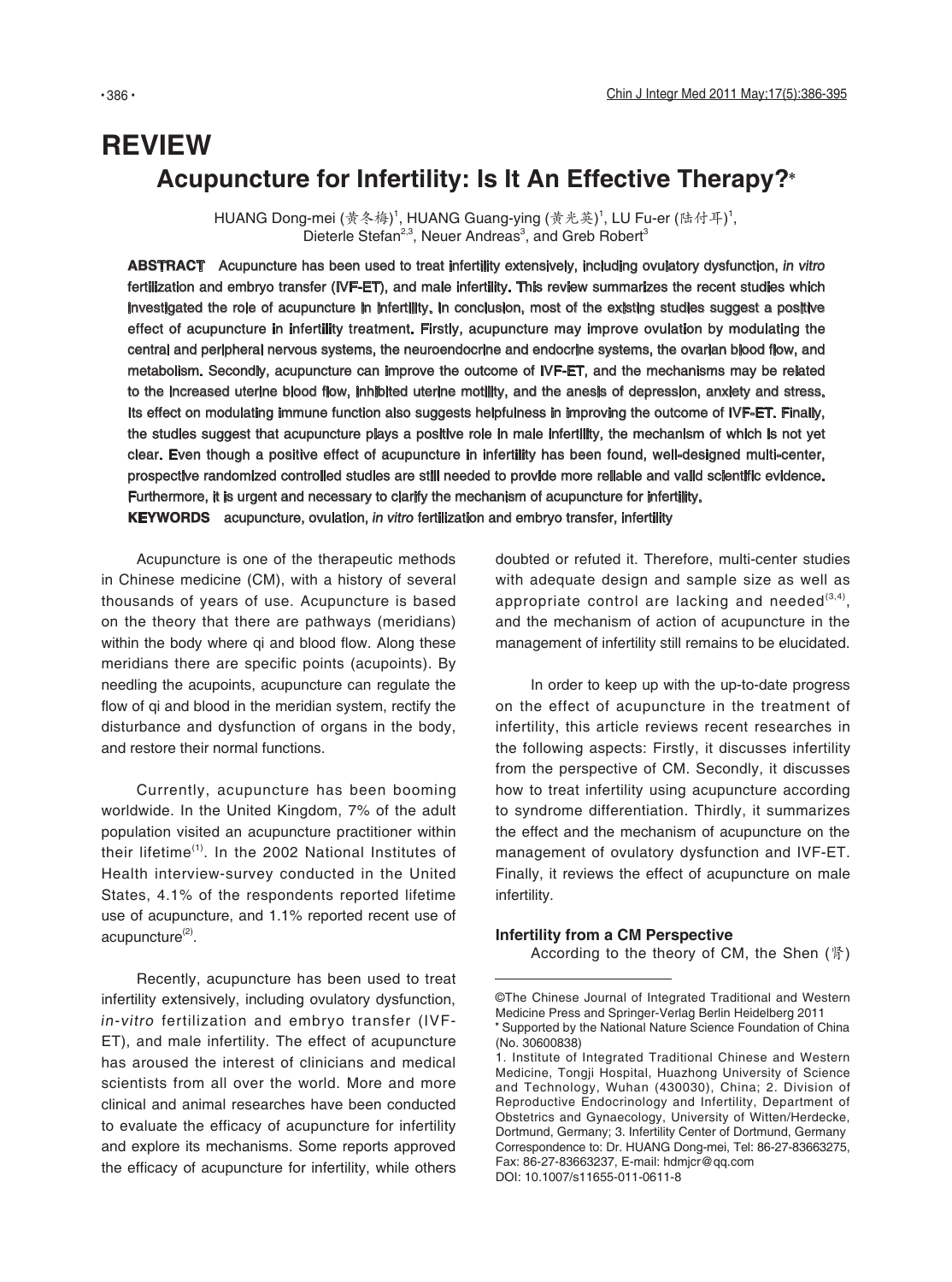governs the reproduction of the body. Infertility is always associated with a deficiency of Shen qi, yin or/and yang<sup>(5,6)</sup>. Furthermore, qi deficiencies and stagnation, blood level imbalances (insufficiency and blocked circulation), and blockages due to dampness and phlegm are also important causes of infertility.

#### **Acupuncture for Infertility**

Zhongji (CV3), Guanyuan (CV4), Sanyinjiao (SP6), and Zigong (EX-CA1) are commonly chosen to treat infertility. However, individual acupuncture protocols should be adopted according to syndrome differentiation. Generally, for asthenia of Shen yang, Mingmen (GV4) and Shenshu (BL23) are added and moxibustion is often used. For asthenia of Shen yin, Taixi (KI3) is often added. For phlegm and dampness, Yinlingquan (SP9), Fenglong (ST40), Zusanli (ST36) and Pishu (BL20) are chosen. For blood stasis, Geshu (BL17) and Xuehai (SP10) are added. For qi stagnation, Ganshu (BL18) and Taichong (LR3) are  $used<sup>(7)</sup>$ .

## **Acupuncture for Ovulatory Dysfunction**

Efficacy of Acupuncture in Ovulatory Dysfunction Repeated acupuncture in women with polycystic ovarian syndrome (PCOS) and women with undefined ovulatory dysfunction showed long-lasting beneficial effects on endocrinologic parameters and anovulation, without negative side effects $(8-11)$ .

A non-randomized, longitudinal, prospective study by Stener-Victorin, et  $al^{(8)}$  evaluated the efficacy of electro-acupuncture (EA) for ovulation induction on 24 oligo/amenorrheic women with PCOS. The percentage of ovulatory cycles in all subjects was improved from 15% (in a total of 3 months before treatment) to 66% up to 3 months after acupuncture. Responsive patients were noted to have significantly lower body mass index (BMI), waist-to-hip circumference ratio, serum T concentration, serum T/ sex hormone-binding globulin ratio, and serum basal insulin level. Stener-Victorin, et al suggested that in these selected patients with PCOS, acupuncture could be considered as an alternative or adjunct treatment to pharmacological ovulation induction.

Chen, et al<sup>(9)</sup> reported that 6 of 13 anovulatory cycles treated with EA showed ovulation. The role of beta-endorphins in the mechanism of EA ovulation induction was suggested.

Gerhard, et  $al^{(12)}$  observed the effect of auricular acupuncture on 45 infertile women suffering from ovulatory dysfunction, such as oligomenorrhea, luteal phase defect, etc. Patients received auricular acupuncture once each week. Suitable auricular points were located during an examination of the ear with a small electric hammer and simultaneous pulse rate determinations. The most frequently selected points were: the gonadotropin point, the ovarian point, the uterus point, the gestagen point, the kidney point, points of the hypothalamic-pituitary area, the spleen point, secondary psychosomatic points, and omega points. Depending on the electrical potential of the selected point, either gold or silver needles were inserted into the skin to a depth of 0.5 mm and left there for 30 min. The control group received drug treatment including dexamethasone, levothyroxine, clomiphene citrate (CC), and gonadotropin. Although the resumption of ovulatory cycles occurred significantly more often in the acupuncture group compared to the control group, pregnancy rates (PR) were not significantly different between the two groups. However, because of the heterogeneity of the patient population and treatment modalities, it was very difficult to evaluate the study data.

In a clinical trial, of the 11 cycles affected by ovarian hyperstimulation syndrome (OHSS) induced by human menopausal gonadotropin (HMG), ovulation was induced by acupuncture as a substitute for human chorionic gonadotropin, and the symptoms of OHSS were significantly ameliorated, or even disappeared, in 10 cycles $<sup>(13)</sup>$ .</sup>

## Underlying Mechanisms of Acupuncture in Ovulatory Dysfunction

Acupuncture has an impact on the hypothalamus-pituitary-ovarian axis and the menstrual cycle through neuropeptides in the central nervous system, particularly beta-endorphins, and the release of hypothalamic gonadotropin releasing hormone (GnRH) and pituitary secretion of gonadotropin<sup>(8,</sup>  $11, 14-16$ . Wang, et al.<sup>(17)</sup> found that EA increased the expression of GnRH in the medial preoptic area, the arcuate nuclei and the nuclei periventriculares of the hypothalamus, with significantly more expression in the diestrus and the metaoestrus of PCOS rats. Various investigators have proved that in ovulatory or anovulatory cycles, acupuncture influences serum levels of follicle-stimulating hormone (FSH), luteinizing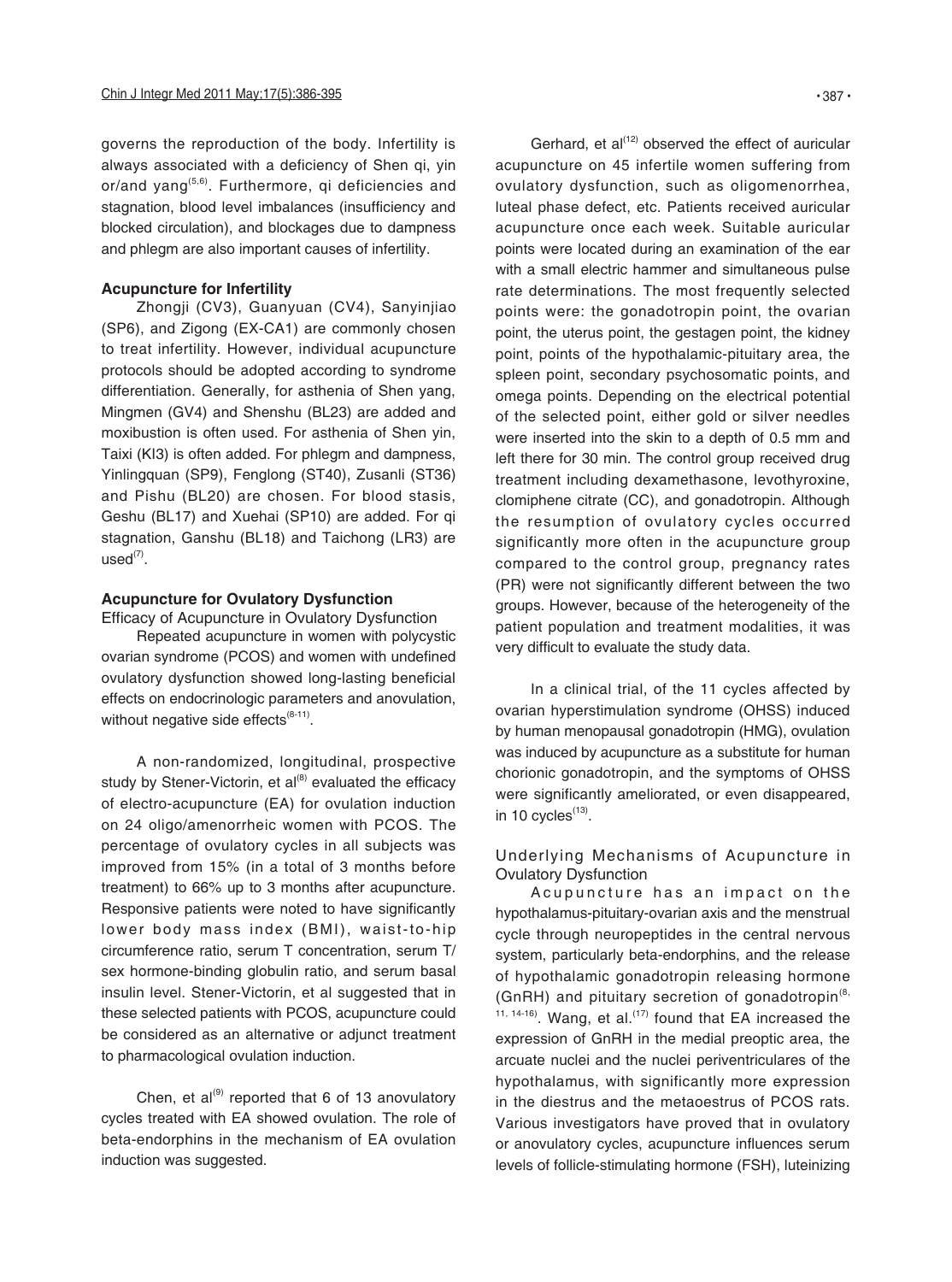hormone (LH), estradiol (E2), and progesterone  $(P)^{(10,18,19)}$ 

Acupuncture can increase the ovarian blood flow possibly due to its sympatho-inhibitory effects. After acupuncture, sympathetic nerve activity, as measured by norepinephrine level, skin temperature, blood pressure, and pain tolerance threshold, decreased<sup>(20)</sup>. In experimental rat studies, low-frequency EA increased ovarian blood flow. The response was mediated via ovarian sympathetic nerves as a reflex response and controlled by supraspinal pathways $(21,22)$ . The needles were placed in the abdomen and hind limb, which have the same somatic innervation as the ovaries and uterus<sup> $(21-23)$ </sup>. It was found that EA modulated sympathetic nerve activity in the ovaries by decreasing ovarian concentrations of endothelin, corticotrophin-releasing factor and nerve growth  $factor<sup>(24,25)</sup>$ .

The metabolic syndrome, especially insulin resistance (IR) with compensatory hyperinsulinemia, is a prominent feature of PCOS<sup>(26)</sup>. It was estimated that approximately up to 50% of PCOS patients showed IR and hyperinsulinemia $(27)$ . EA or acupuncture reduces food intake and body weight, increases insulin sensitivity, and reduces blood glucose and lipid levels in both rats<sup>(28.29)</sup> and humans<sup>(30-34)</sup>, which may relate to the influence of acupuncture on leptin and adiponectin expression<sup> $(28,29, 33,34)$ </sup>. Low-frequency EA stimulates glucose transport in skeletal muscle independent of insulin and increases the insulin sensitivity of glucose transport in rats $(35-37)$ . Acupuncture could lead to weight reduction and menstrual improvement via regulating the activities of leptin, the thyroid gland system and the hypothalamus-pituitary-adrenal cortex axis<sup>(38)</sup>.

In conclusion, acupuncture and low-frequency EA may improve ovulation via modulation of endogenous regulatory systems including the central and peripheral nervous system, the neuroendocrine and endocrine system, the ovarian blood flow, and metabolism.

#### **Acupuncture for IVF-ET**

Efficacy of Acupuncture in Improving IVF-ET **Outcome** 

Manheimer, et al $^{(39)}$  made a meta-analysis of 1 366 women undergoing IVF treatment in 7 randomized controlled studies published from 2002 to  $2007^{(40-46)}$ . The 1 366 women received either meridian point acupuncture, sham or placebo acupuncture, or no adjuvant treatment within 1 day of ET. They found that at the time of embryo transfer acupuncture was associated with significant and clinically relevant improvements in clinical PR [odds ratio (OR) 1.65, 95% confidence interval (CI) 1.27 to 2.14; number needed to treat (NNT) 10 (7 to 17); seven trials], ongoing PR (1.87, 1.40 to 2.49; NNT 9 (6 to 15); five trials), and live birth rates [1.91, 1.39 to 2.64; NNT 9 (6 to 17); four trials]. On average, 10 women would need to be treated with acupuncture to bring about 1 additional clinical pregnancy.

Yu Ng EH, et al $(47)$  made a meta-analysis of 10 randomized studies<sup>(40-44, 48-52)</sup>. In five studies<sup>(40-44)</sup>, acupuncture was administered on the day of embryo transfer. In another five studies<sup>(48-52)</sup>, acupuncture was performed during transvaginal ultrasoundguided oocyte retrieval. This meta-analysis revealed a significant improvement in the clinical PR for acupuncture treatment OR 1.42, 95% CI 1.17–1.72). A subgroup analysis based on the day of acupuncture detected a significant improvement in the clinical PR for acupuncture treatment when acupuncture was administered on the day of ET (OR 1.83, 95% CI 1.40– 2.39). However, there was no improvement in PR when acupuncture was given on the day of the oocyte retrieval only (OR 1.07, 95% CI 0.81–1.42). These data suggested that acupuncture should be offered to patients on the day of ET.

Anderson, et  $al^{(53)}$  summarized eleven studies. They suggested that acupuncture improve the success rate of IVF, may improve the quality of life of patients undergoing IVF, and may be a safe adjunct therapy for IVF patients. But they also pointed out that the majority of available studies had significant design limitations(8,40-42,48-49,51,54-56).

In 2002, Paulus and colleagues $(40)$  published the first randomized, controlled, prospective study on the impact of acupuncture before and after embryo transfer on PR in 160 IVF patients with good quality embryos. The women who received acupuncture 25 min before and again 25 min after embryo transfer had a 42.5% clinical PR compared to a 26.3% rate  $(P=0.03)$  in the control group who lay quietly for an equivalent amount of time.

```
Interestingly, Paulus, et al^{(41)} conducted a
```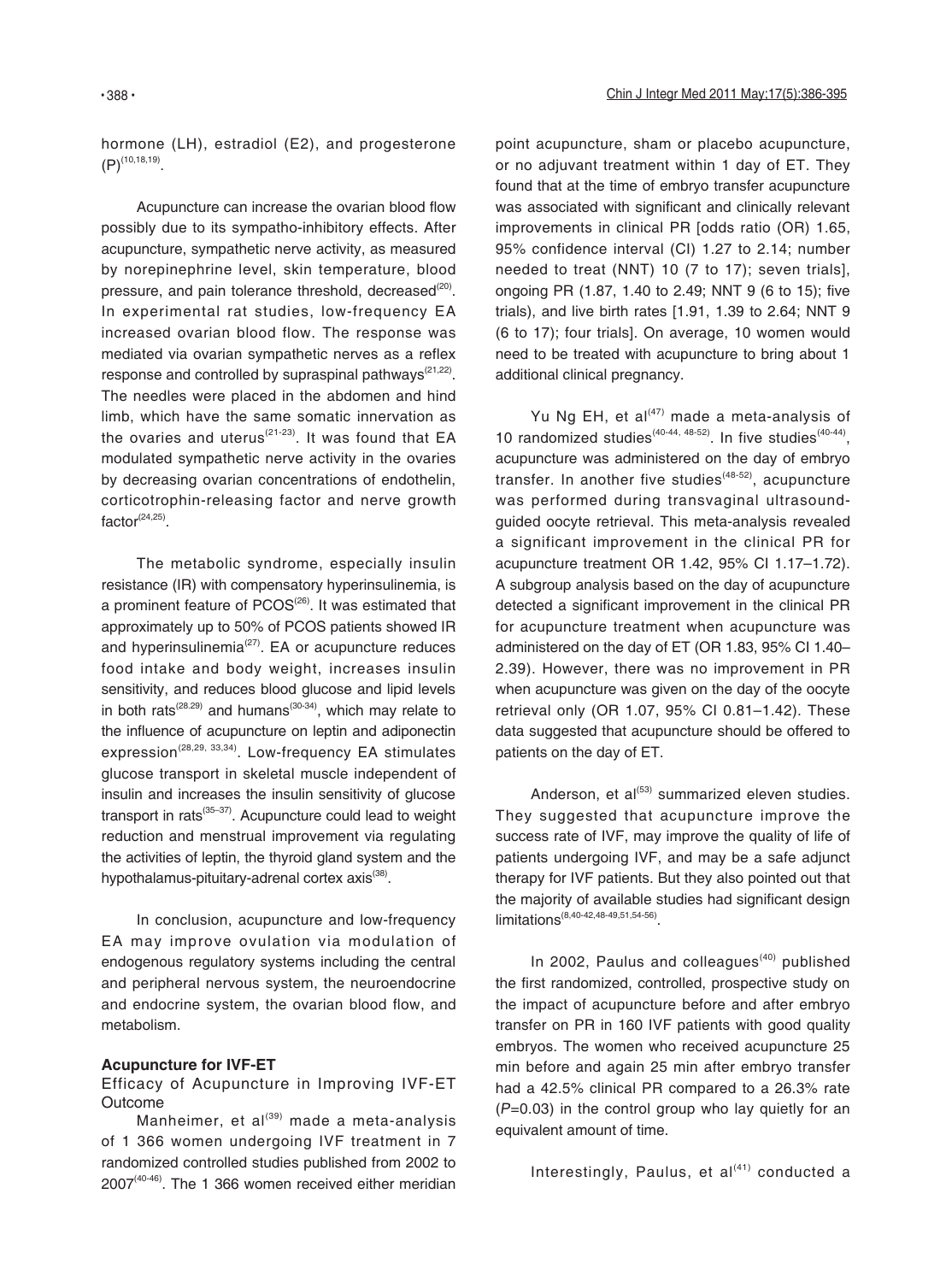subsequent study using the same protocol as in the first study but Ⅲ with the control subjects receiving placebo acupuncture. The clinical PR for real acupuncture was 43% and for placebo acupuncture 37% (P=0.39). They proposed that the placebo needles might have induced an "acupressure effect", thus leading to a higher clinical PR in those patients.

Westergaard, et al $(42)$  randomized 300 patients into three groups: group Ⅰ received acupuncture shortly before and after ET; group Ⅱ received acupuncture on the day of ET and again 2 days later, and group Ⅲ served as control without acupuncture. The acupoints used were the same as those of Paulus, et  $al^{(41)}$ . Similar acupoints were used repeatedly 2 days after ET. The clinical PR of group Ⅰ was significantly higher than that of group Ⅲ (39% vs. 26.0%;  $P=0.04$ ). As the PR of group I and group Ⅱ were comparable, it seemed that there was no additional benefit from acupuncture 2 days after ET in group Ⅱ. However, placebo or sham acupuncture was not used in this study, and the patients were not blinded to the treatment assignment. In addition, the acupuncture treatment was administered by nine nurse practitioners, thus leading to a great variation in the administration of acupuncture.

Dieterle, et al $(43)$  randomized 225 infertile patients into verum and sham acupuncture groups with different sets of acupoints. The study used an acupuncture protocol that was different from the one used in the study of Paulus, et  $al^{(41)}$ . Two sessions of acupuncture were given to patients, immediately after ET and 3 days later, with auricular acupuncture given at the same time. The study showed that the clinical and ongoing PR of the verum acupuncture group were significantly higher than those of the control group (33.6% vs. 15.6% and 28.4% vs. 13.8%; P<0.01).

Smith, et al $(44)$  performed a single-blind, randomized controlled trial. Two hundred and twentyeight women were randomly allocated to acupuncture or noninvasive sham acupuncture with placebo needles. All women received three sessions, the first on day 9 of ovarian stimulation, the second before ET, and the third immediately after ET. The acupuncture protocol before and after ET was similar to that of Paulus, et al $(41)$  with some minor modifications, but the details of the acupuncture on day 9 of ovarian stimulation were not given. The clinical PR was 31%

in the acupuncture group and 23% in the control. For those subjects receiving acupuncture, the odds of achieving pregnancy were 1.5 times higher than for the control group but was not statistically significant. The ongoing PR at 18 weeks was higher in the treatment group (28% vs. 18%) but the difference was not statistically significant. The authors pointed out that even though there were no significant differences in PR between groups, a smaller treatment effect could not be excluded.

Benson, et al $(45)$  compared two different acupuncture protocols, needle and laser acupuncture, with sham laser acupuncture, relaxation, or no interventional treatment on implantation and PR in women undergoing IVF. Two hundred and fifty-eight patients were randomly assigned to one of five study treatment regimens: needle acupuncture (53 case), laser acupuncture (n=53), sham laser acupuncture (placebo, 52 case), relaxation (50 case), or no intervention treatment (50 case). All treatments were administered 25 minutes before ET and immediately after ET. The patient and acupuncturist were unaware of whether the laser system was active, which allowed for a double-blind control group for the laser acupuncture treatment. Conception and implantation rates were the highest with traditional needle acupuncture. IVF treatment outcomes did not differ between patients treated with laser or sham laser acupuncture. This study did not have the statistical power to detect treatment differences in PR between needle acupuncture and no treatment (at least 200 subjects are needed to detect differences in clinical PR of 54.7 and 44% with 80% power). However, while not statistically significant, needle acupuncture produced a more than 10% increase in clinical PR compared with relaxation or no treatment.

Domar, et al $(46)$  included 150 patients who were randomized to either the acupuncture or control group during IVF. The patients received the same protocol as described by Paulus, et  $al^{(40)}$ . The acupuncture subjects had a 30.8% clinical PR compared to a 33.8% rate in the controls  $(P=0.69)$ . However, acupuncture patients reported significantly less anxiety post-transfer and reported feeling more optimistic about their cycle and enjoyed their sessions more than the control subjects.

Craig, et  $al^{(57)}$  conducted a multi-center,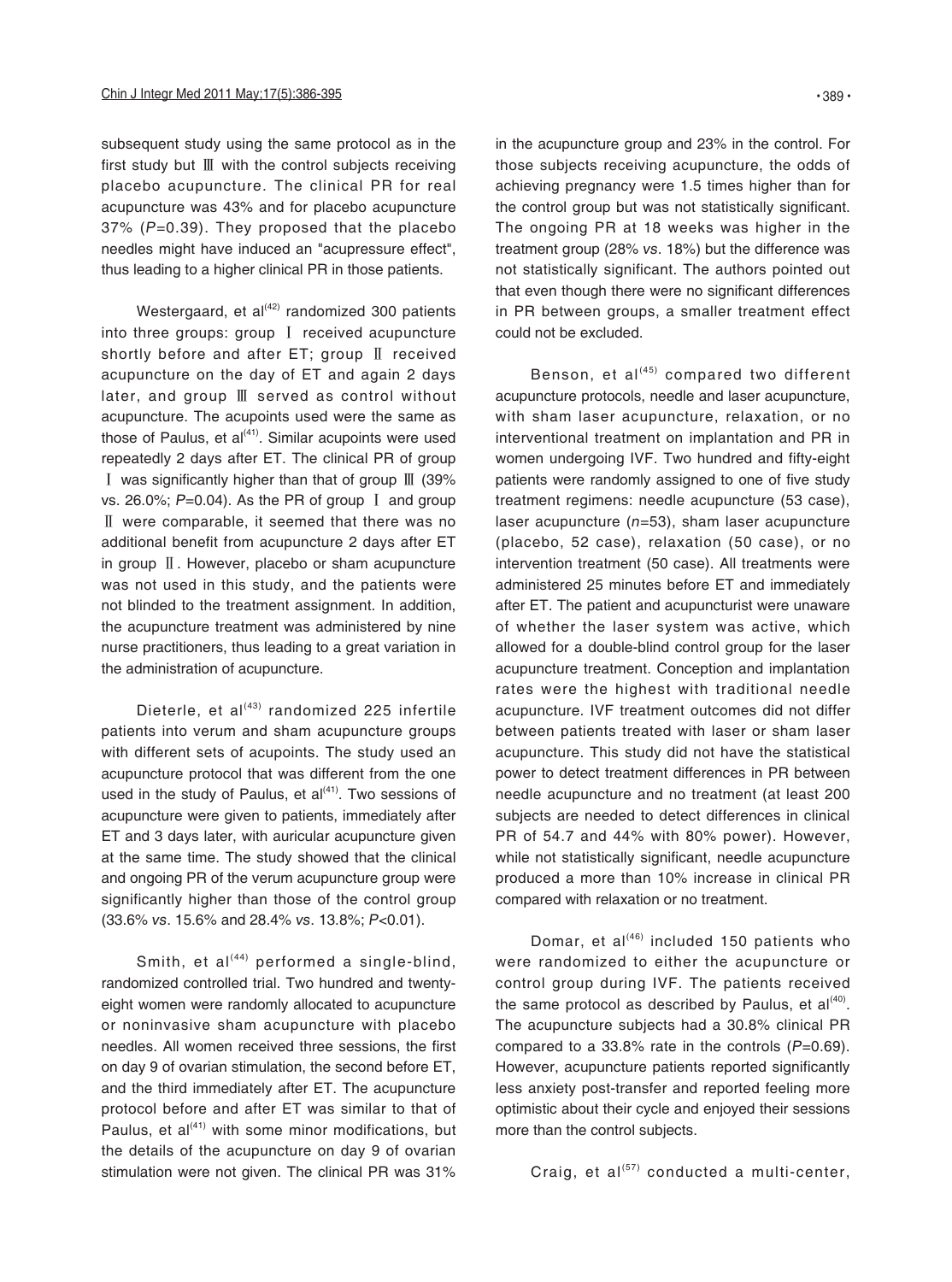prospective, randomized study. One hundred and seven patients undergoing IVF were randomized to acupuncture or control group. The treatment group received acupuncture for 25 min before and after embryo transfer using a modified Paulus protocol $(41)$ with the addition of CV6 before and KI3 after transfer. The control group underwent embryo transfer without any other intervention. The clinical PR was higher in the control group than that in the acupuncture group (69.6% vs. 43.8%, respectively; P<0.03). The authors suggested that acupuncture before and after embryo transfer lowered PR compared to the control.

There are other studies published as abstracts<sup>(58-65)</sup>. In three retrospective studies on IVF outcome following electro-acupuncture treatment combined with auricular acupuncture<sup> $(58-60)$ </sup>, the investigators found a significant increase in clinical PR after acupuncture treatment<sup>(59,60)</sup> and suggested that patients with good prognosis would benefit from acupuncture treatment.

However, Lehl, et  $al^{(61)}$  found that acupuncture pre- and post-embryo transfer as an adjunct to ART treatment did not appear to improve outcomes in their retrospective analysis. But their reports lacked treatment randomization descriptions.

In another retrospective study, 52 cycles with acupuncture and 59 cycles without acupuncture were  $included<sup>(62)</sup>$ . Acupuncture was performed at specific points of the body, including the ear, immediately before and after embryo transfer. The clinical PR per cycle was 51.9% in the acupuncture group and 35.6% in the control group  $(P=0.083)$ . Although there was a higher PR in the acupuncture group, this difference was not statistically significant, probably because of the small number of patients in both groups.

Quintero, et al<sup>(63)</sup> conducted a randomized doubleblind but cross-over study using a needle-like device as the sham acupuncture. In such study, only 17 patients were recruited, and seven of them completed both arms of the study. There was no difference in PR between the two groups.

Wang, et  $al^{(64)}$  observed the effect of acupuncture on PR when acupuncture started on day 5 of the cycle and was performed twice a week until two weeks after oocyte retrieval. Thirty-two matched pairs

were evaluated. Ultrasound evidence of pregnancy was 40.6% vs. 53.1% in the controls. Ongoing or delivered pregnancy was 37.5% vs. 43.7% in controls. The acupuncture protocol in this study began in the follicular phase. However, the authors did not compare the numbers of oocytes retrieved, oocytes fertilized, or embryo transferred between those receiving acupuncture and the controls.

Magarelli, et al $^{(65)}$  investigated the impact of acupuncture on the population demographics of patients in 232 IVF cycles in a retrospective way, specifically based on infertility diagnosis and age groups of the patients. They found that patients with tubal factor, PCOS and male factor had better outcomes when IVF was combined with acupuncture. With multivariate statistical analysis, they determined that the "ideal" patients who would benefit from adding acupuncture to their IVF treatments were >38 with male factor infertility.

Underlying Mechanisms of Acupuncture for Improving IVF-ET Outcome

Acupuncture improves the outcome of IVF-ET possibly by increasing uterine blood flow, inhibiting uterine motility and relieving depression, anxiety and stress.

Acupuncture reduces blood flow impedance and increases uterine blood flow. A high uterine artery pulsatility index (PI) is associated with a decreased pregnancy rate following IVF-ET<sup>(66)</sup>. Stener-Victorin, et  $al^{(67)}$  demonstrated that the mean PI of uterine vessels was significantly reduced shortly after EA was given twice a week, eight times, to subfertile women with  $Pl \geqslant 3.0$ . This decrease was sustained for 10-14 days after the EA treatment period.

Acupuncture at the acupoint Hegu (LI 4) was reported to inhibit uterine motility through reducing the expression of COX-2 enzyme in the uterus of pregnant rats<sup> $(68)$ </sup>. High-frequency uterine contractions on the day of embryo transfer might reduce the pregnancy rate of IVF treatment, possibly by expelling embryos out of the uterine cavity $^{(69)}$ .

Acupuncture relieves stress, anxiety and depression. Patients undergoing IVF treatment are often under great stress. Stress can influence the outcome of IVF-ET negatively<sup>(70,71)</sup>. Severity and prevalence of depression increase as the number of IVF treatment failure increases<sup>(72)</sup>. Acupuncture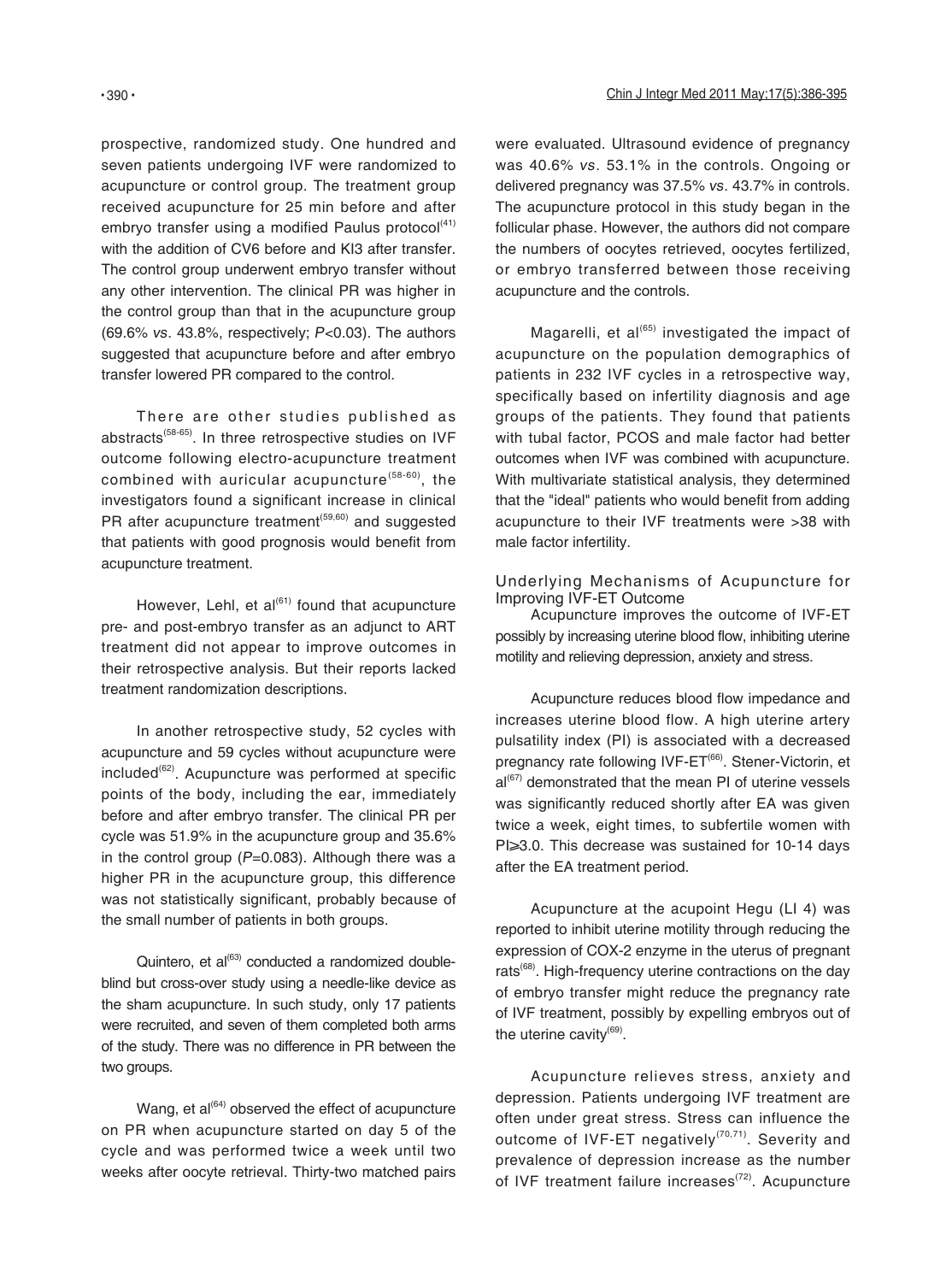may provide stress reduction in women undergoing subfertility treatment<sup>(14,73,74)</sup>. Domar, et al<sup>(46)</sup> found that acupuncture patients reported significantly less anxiety post-transfer and reported feeling more optimistic about their treatment and enjoyed their sessions more than control subjects. Feelings of relaxation were reported by 86% of patients following acupuncture<sup> $(75)$ </sup>. Acupuncture reduces depression, anxiety and stress possibly by modulating neuropeptide Y levels in the amygdala $(49)$ , increasing the production of opioid peptides especially  $β$ -endorphin<sup> $(76)$ </sup>, attenuating the sympathetic nervous system, and enhancing vagal nervous activity<sup>(77)</sup>.

It has been proposed that acupuncture improves IVF outcome by modulating immune factors, especially cytokines $(53)$ , and modulates the immune function of the body<sup> $(78)$ </sup>. Immune modulation, especially local and systemic Th2 dominance, is critical for successful implantation and pregnancy. However, there is no direct evidence supporting the theory that acupuncture can modulate the immune function related to implantation and pregnancy.

## **Effect of Acupuncture on Male Infertility**

Efficacy of Acupuncture on Male Infertility

Male factor infertility accounts for up to half of all cases of infertility and affects one man in 20 in the general population<sup>(79)</sup>. Oldereid, et al<sup>(80)</sup> reported that about 20% of men involved in subfertility investigations sought help from alternative medicine including acupuncture.

Siterman, et  $al^{(81)}$  assessed the effect of acupuncture on 16 men with abnormal sperm parameters in a prospective controlled study. Acupuncture was administered twice a week for five weeks. Semen analysis done one month after the acupuncture session demonstrated a significant improvement in total functional sperm fraction, percentage of viability, total motile sperm per ejaculation, and the integrity of the axonema with an increased fertility index, compared with those before acupuncture.

Siterman, et al $^{(82)}$  also investigated the effect of acupuncture on patients including five oligozoospermic and 15 azoospermic men. One month after acupuncture, semen analysis revealed a significant increase in sperm count per ejaculation in 10 (67%) of

the 15 azoospermic patients. In seven of these males, the sperm production increased significantly from 0 to an average of (1.5  $\pm$  2.4)  $\times$  10<sup>6</sup> spermatozoa per ejaculation ( $P \le 0.01$ ).

In the study of Zhang, et  $al^{(83)}$ , acupuncture was given to 22 patients who failed in intracytoplasmic sperm injection (ICSI) for idiopathic male infertility twice weekly for eight weeks, followed by ICSI treatment again. Rapid sperm motility after acupuncture (18.3% $\pm$ 9.6%) was significantly improved when compared with that before treatment (11.0% $\pm$  7.5%, P<0.01). The normal sperm ratio was increased after acupuncture  $(21.1\% \pm 10.4\% \text{ vs.})$ 16.2% $\pm$  8.2%, P<0.05). The fertilization rate after acupuncture (66.2%) was higher than that before treatment (40.2%, P< 0.01).

In a prospective controlled study, Pei, et  $al^{(84)}$ observed 28 patients receiving acupuncture twice a week over a period of 5 weeks, with 12 patients as controls. The authors found an improvement in sperm quality after acupuncture, specifically in the ultrastructural integrity of spermatozoa as shown by transmission electron microscopy.

He(85) randomized 108 males with idiopathic normogonadotrophic oligospermia to receive acupuncture and clomiphene (25 mg every day) versus clomiphene monotherapy. Acupuncture was administered every other day for 3 months, with the addition of electrical stimulation or moxibustion to specific points. Normalization of semen parameters was achieved in 74% of patients receiving the combination therapy of acupuncture and clomiphene, compared with 52% of those receiving clomiphene monotherapy; the difference was statistically significant.

Gurfinkel, et al<sup>(86)</sup> performed a prospective, randomized, blinded control study to investigate the effect of acupuncture combined with moxibustion in patients with abnormal semen analysis. Each session consisted of 25-min acupuncture followed by 20-min moxibustion, and was given twice a week for 10 weeks to 19 patients. In the control group, acupuncture and moxibustion were applied at "nontherapeutic indifferent points". This study revealed that acupuncture and moxibustion significantly increased the percentage of normal-form sperm in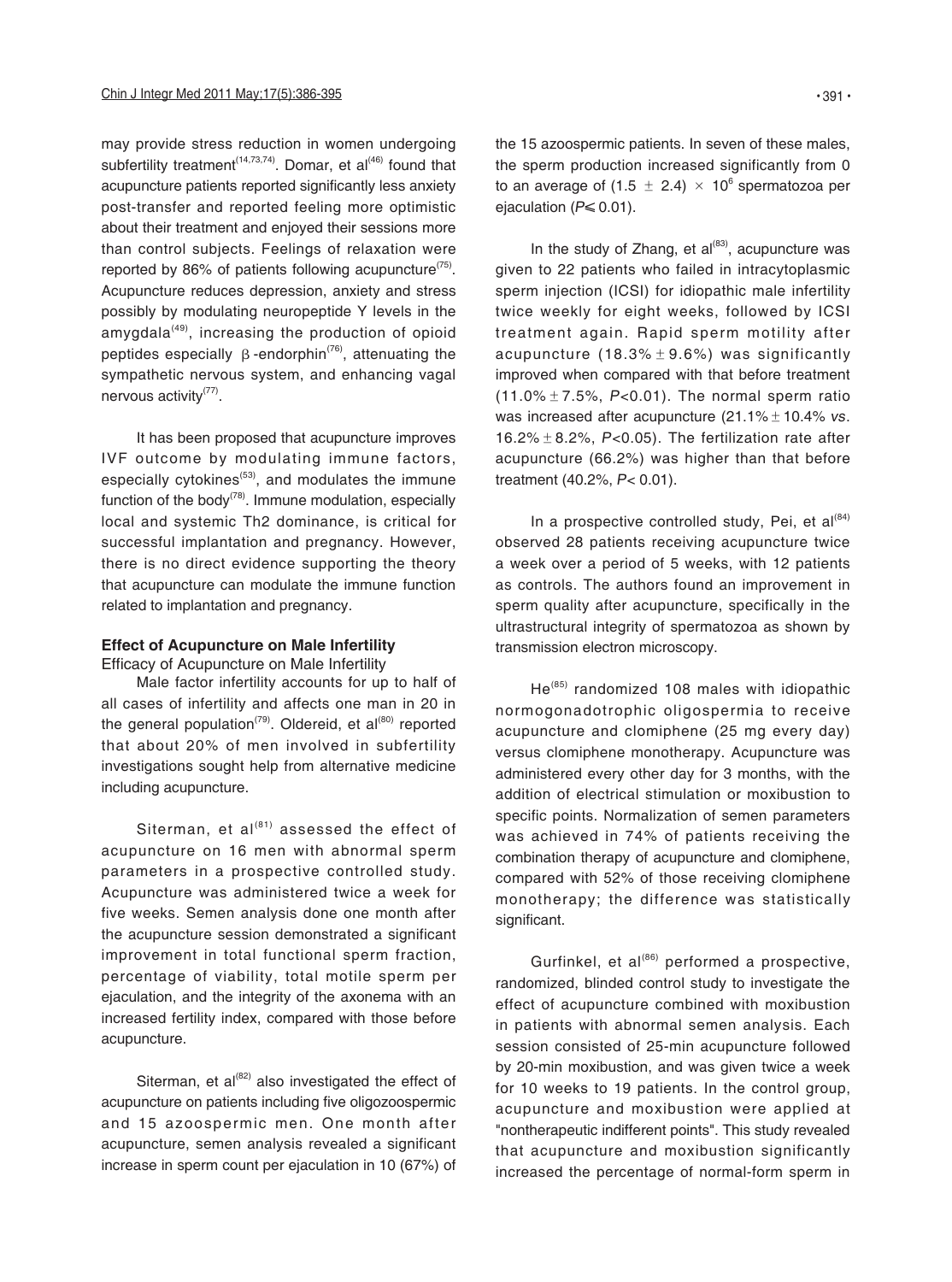infertile patients with oligoastenoteratozoospermia.

Gerhard, et al $^{(87)}$  reported the effect of a 10-day course of acupuncture combined with moxibustion after the seventh treatment. Improvement in sperm motility was mild but significant from the 1st to the 12th week after treatment. Forward progressive motility increased from 21% to 26%, and total motility increased from 42% to 50%.

Recently, Dieterle, et al<sup>(88)</sup> conducted a prospective, randomized, single-blind, placebocontrolled trial. Fifty-seven patients with sperm concentrations <1 million sperm/mL were divided into groupⅠ(28 case), treated with acupuncture, and groupⅡ (29 case), receiving placebo acupuncture twice weekly for 6 weeks. The following acupoints were chosen for both groups: Zusanli (ST 36, bilateral), Sanyinjiao (SP 6, bilateral), Taixi (KI 3, bilateral), Taichong (LIV 3, bilateral), Shenshu (BL 23, bilateral), Ciliao (BL 32, bilateral), Guilai (ST 29, bilateral), Xuehai (SP 10, bilateral), and Guanyuan (Ren 4). The study showed a significant effect of acupuncture on the percentage of total motile sperm (P=0.035). There were no significant differences in each category before and after acupuncture. There was a significant increase in sperm concentration after placebo acupuncture  $(P=0.018)$ , but not after acupuncture. A decrease in semen volume after acupuncture  $(P=0.041)$  was found. In conclusion, the study supported the significance of acupuncture in male patients with severe oligoasthenozoospermia.

Furthermore, needling picking therapy as well as a combined treatment of acupuncture and Chinese herbs was also proven to improve semen quality, hormone profile, and pregnancy rate<sup>(89,90)</sup>.

Although these studies have suggested a positive effect of acupuncture on male infertility, most of them are uncontrolled case reports or case series in which the sample sizes were small.

Underlying Mechanisms of Acupuncture for Male Infertility

Little is known about the mechanism of acupuncture for male infertility. In one study, serum concentrations of FSH, LH, and testosterone were found to increase significantly following a 10-day course of acupuncture combined with moxibustion

given seven times, and the increase in serum testosterone was correlated with improvement of sperm motility<sup>(87)</sup>.

#### **Conclusion**

Most of the studies suggested that acupuncture plays a positive role in the management of infertility including ovulation dysfunction, IVF-ET, and male infertility. Acupuncture may improve ovulation via modulation of the central and peripheral nervous system, the neuroendocrine and endocrine system, the ovarian blood flow, and metabolism. Acupuncture can improve the outcome of IVF-ET, and the mechanisms may be related to an increased uterine blood flow, inhibition of uterine motility, and a reduction of depression, anxiety and stress. Its effect in modulating immune function also suggests helpfulness in improving the outcome of IVF-ET. Acupuncture may play a positive role in male infertility.

Most of the randomized controlled trials were conducted outside of China. The effect of acupuncture in those randomized controlled trials did not reflect the essence of the CM perspective. In CM, acupoints are chosen individually based on the diagnosis (syndrome differentiation), according to the signs and symptoms of the patient. However, in the above clinical acupuncture trials, fixed protocols were administered to all patients. This standardization might reduce the effect of acupuncture in individual patients.

Multi-center, well-designed, prospective randomized controlled studies are still needed to provide more reliable and valid scientific evidence. Furthermore, it is necessary to further investigate and elucidate the mechanisms of acupuncture for the management of infertility. We wish for all the clinicians and scientists all over the world who are interested in this area to unite in conducting multi-center, prospective, randomized controlled studies.

## **REFERENCES**

- 1. Thomas KJ, Nicholl JP, Coleman P. Use and expenditure on complementary medicine in England: a population based survey. Complement Ther Med 2001;9:2-11.
- 2. Burke A, Upchurch DM, Dye C, Chyu L. Acupuncture use in the United States: findings from the National Health Interview Survey. J Altern Complement Med 2006;12:639-648.
- 3. NIH Consensus Development Panel of Acupuncture. Acupuncture. JAMA 1998;280:1518-1524.
- 4. Stener-Victorin E, Wikland M, Waldenstrom U, Lundeberg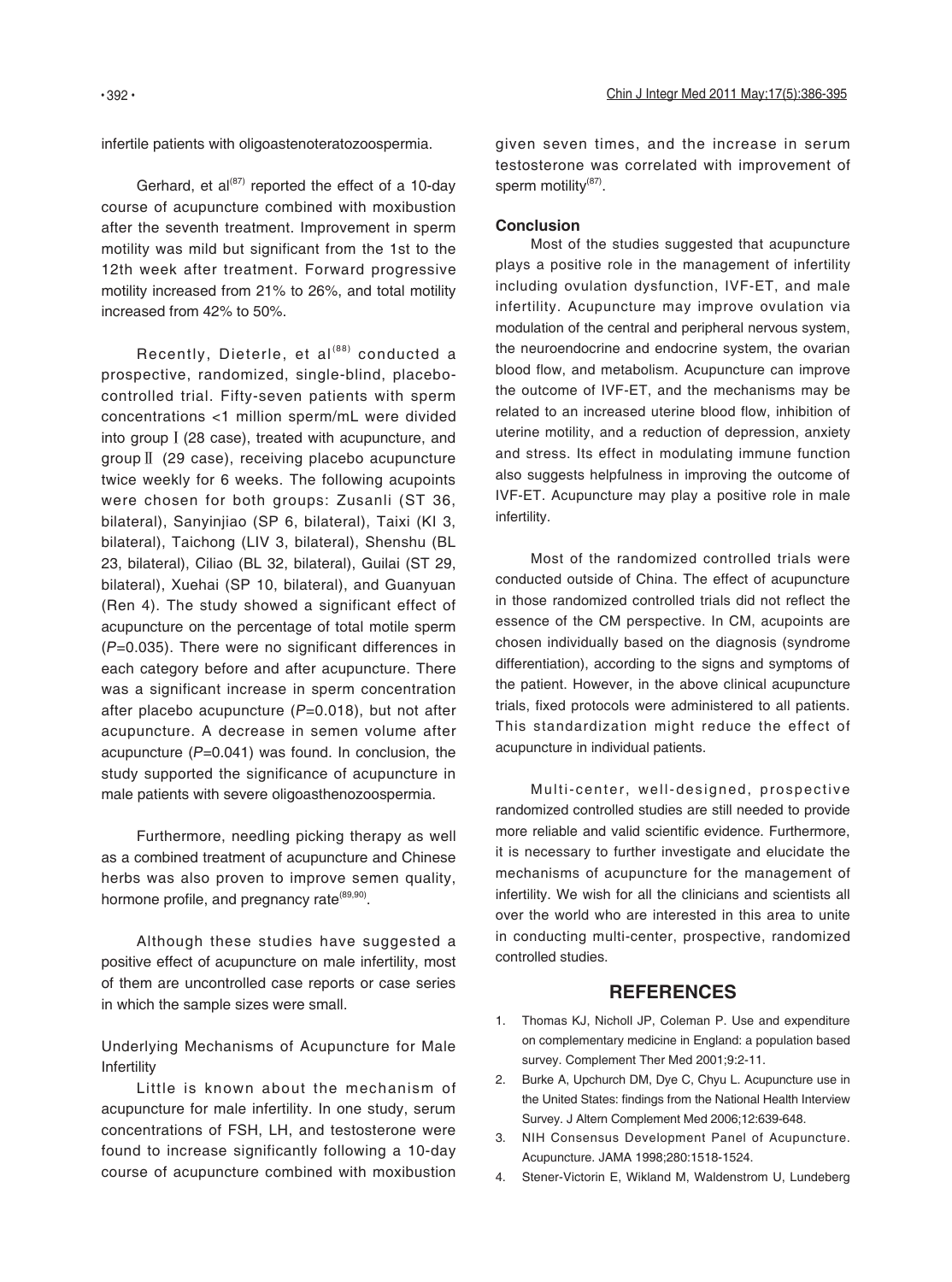T. Alternative treatments in reproductive medicine: much ado about nothing: acupuncture-a method of treatment in reproductive medicine: lack of evidence of an effect does not equal evidence of the lack of an effect. Hum Reprod 2002;17:1942-1946.

- Maciocia G, ed. Obstetrics and gynecology in Chinese 5. medicine. London: Churchill Livingstone; 1998.
- 6. Lyttleton L, ed. Treatment of infertility with Chinese medicine. London: Churchill Livingstone; 2004.
- 7. Luo LL, ed. Sterility and infertility. 2nd ed. Beijing: People's Medical Publishing House; 2009:469-497.
- 8. Stener-Victorin E, Waldenström U, Tägnfors U, Lundeberg T, Lindstedt G, Janson PO. Effects of electro-acupuncture on anovulation in women with polycystic ovary syndrome. Acta Obstet Gynecol Scand 2000;79:180-188.
- 9. Chen BY, Yu J. Relationship between blood radioimmunoreactive beta-endorphin and hand skin temperature during the electro-acupuncture induction of ovulation. Acupunct Electrother Res 1991;16:1-5.
- 10. Mo X, Li D, Pu Y, Xi G, Le X, Fu Z. Clinical studies on the mechanism for acupuncture stimulation of ovulation. J Tradit Chin Med (Chin) 1993;13:115-119.
- 11. Chen BY. Acupuncture normalizes dysfunction of hypothalamic-pituitary-ovarian axis. Acupunct Electrother Res 1997;22:97-108.
- 12. Gerhard I, Postneek F. Auricular acupuncture in the treatment of female infertility. Gynecol Endocrinol 1992;6:171-181.
- 13. Cai XF. Substitution of acupuncture for HCG in ovulation induction. J Tradit Chin Med (Chin) 1997;17:119-121.
- 14. Chang R, Chung PH, Rosenwaks Z. Role of acupuncture in the treatment of female infertility. Fertil Steril 2002;78:1149-1153.
- 15. Stener-Victorin E, Lundeberg T, Waldenstrom U, Bileviciute-Ljungar I, Janson PO. Effects of electroacupuncture on corticotropin-releasing factor in rats with experimentally-induced polycystic ovaries. Neuropeptides 2001;35:227-231.
- 16. Stener-Victorin E, Lindholm C. Immunity and betaendorphin concentrations in hypothalamus and plasma in rats with steroid-induced polycystic ovaries: effect of low-frequency electroacupuncture. Biol Reprod 2004;70:329-333.
- 17. Wang SJ, Zhu B, Jin ZG. Study on effects of electroacupuncture on the expression of GnRH in the rat at different estrous cycles. Chin Acupunt Moxib (Chin) 2007; 27:273-278.
- 18. Aso T, Motohashi T, Murata M, Nishimura T, Kakizaki K. The influence of acupuncture stimulation on plasma levels of LH, FSH, progesterone and estradiol in normally ovulating women. Am J Chin Med 1976;4:391-401.
- 19. Yu J, Zheng HM, Ping SM. Changes in serum FSH, LH and ovarian follicular growth during electroacupuncture for induction of ovulation. Chung Hsi I Chieh Ho Tsa Chih (Chin) 1989;9:199-202.
- 20. Knardahl S, Elam M, Olausson B, Wallin BG. Sympathetic nerve activity after acupuncture in humans. Pain

1998;75:19-25.

- 21. Stener-Victorin E, Kobayashi R, Kurosawa M. Ovarian blood flow responses to electro-acupuncture stimulation at different frequencies and intensities in anaesthetized rats. Auton Neurosci 2003;108:50-56.
- 22. Stener-Victorin E, Fujisawa S, Kurosawa M. Ovarian blood flow responses to electroacupuncture stimulation depend on estrous cycle and on site and frequency of stimulation in anesthetized rats. J Appl Physiol 2006; 101: 84-91.
- 23. Stener-Victorin E, Kobayashi R, Watanabe O, Lundeberg T, Kurosawa M. Effect of electro-acupuncture stimulation of different frequencies and intensities on ovarian blood flow in anaesthetised rats with steroid-induced polycystic ovaries. Reprod Biol Endocrinol 2004; 2:16.
- 24. Stener-Victorin E, Lundeberg T, Cajander S, Aloe L, Manni L, Waldenstrom U, et al. Steroid-induced polycystic ovaries in rats: effect of electro-acupuncture on concentrations of endothelin-1 and nerve growth factor (NGF), and expression of NGF mRNA in the ovaries, the adrenal glands, and the central nervous system. Reprod Biol Endocrinol 2003;1: 33.
- 25. Stener-Victorin E, Lundeberg T, Waldenström U, Bileviciute-Ljungar I, Janson PO. Effects of electro-acupuncture on corticotrophin releasing-factor (CRF) in rats with experimentally induced polycystic ovaries. Neuropeptides 2002; 35: 227-231.
- 26. Dunaif A, Segal KR, Futterweit W, Dobrjansky A. Profound peripheral insulin resistance, independent of obesity, in polycystic ovary syndrome. Diabetes 1989; 38:1165-1174.
- 27. Legro RS, Kunselman AR, Dodson WC, Dunaif A. Prevalence and predictors of risk for type 2 diabetes mellitus and impaired glucose tolerance in polycystic ovary syndrome: a prospective controlled study in 254 affected women. J Clin Endocrinol Metab 1999;84:165-169.
- 28. Kim SK, Lee G, Shin M, Han JB, Moon HJ, Park JH, et al. The association of serum leptin with the reduction of food intake and body weight during electroacupuncture in rats. Pharmacol Biochem Behav 2006;83:145-149.
- 29. Manneräs L, Jonsdottir IH, Holmäng A, Lönn M, Stener-Victorin E. Low frequency electro-acupuncture and physical exercise improve metabolic disturbances and modulate gene expression in adipose tissue in rats with dihydrotestosterone-induced polycystic ovary syndrome. Endocrinology 2008;149:3559-3568.
- 30. Lee M, Kim J, Lim H J, Shin B S. Effects of abdominal electroacupuncture on parameters related to obesity in obese women: a pilot study. Complement Ther Clin Pract 2006;12:97-100.
- 31. Cabioglu MT, Ergene N. Electroacupuncture therapy for weight loss reduces serum total cholesterol, triglycerides, and LDL cholesterol levels in obese women. Am J Chin Med 2005;33:525-533.
- 32. Cabioglu MT, Ergene N. Changes in levels of serum insulin, C-peptide and glucose after electroacupuncture and diet therapy in obese women. Am J Chin Med 2006;34:367-376.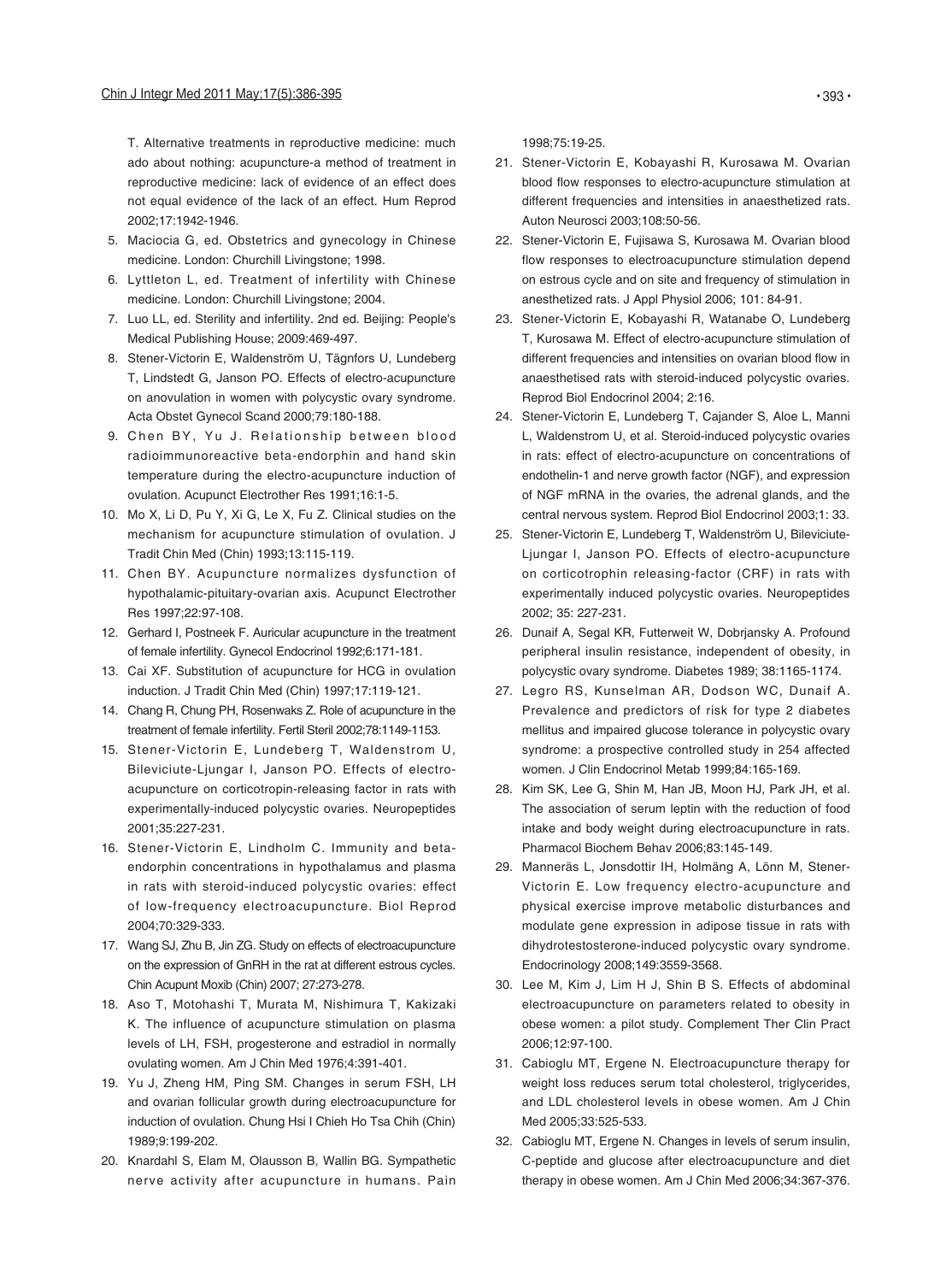- 33. Cabioglu MT, Ergene N. Changes in serum leptin and beta endorphin levels with weight loss by electroacupuncture and diet restriction in obesity treatment. Am J Chin Med 2006;34:1-11.
- 34. Luo HL, Li RH. Effect of electroacupuncture on leptin and adiponectin in simple obesity patients. Acupunt Res (Chin) 2007;32:264-267.
- 35. Holmang A, Mimura K, Lonnroth P. Involuntary leg movements affect interstitial nutrient gradients and blood flow in rat skeletal muscle. J Appl Physiol 2002;92:982-988.
- 36. Chang SL, Tsai CC, Lin JG, Hsieh CL, Lin RT, Cheng JT. Involvement of serotonin in the hypoglycemic response to 2 Hz electroacupuncture of Zusanli acupoint (ST36) in rats. Neurosci Lett 2005;379:69-73.
- 37. Chang SL, Lin KJ, Lin RT, Hung PH, Lin JG, Cheng JT. Enhanced insulin sensitivity using electroacupuncture on bilateral Zusanli acupoints (ST 36) in rats. Life Sci 2006; 9:967-971.
- 38. Li MY, Wei DY, Wu JM. Analysis on the interrelation between acupuncture-induced weight reduction and menstruation. Acupunt Res (Chin) 2007;32:142-144.
- 39. Manheimer E, Zhang G, Udoff L, Haramati A, Langenberg P, Berman BM, et al. Effects of acupuncture on rates of pregnancy and live birth among women undergoing in vitro fertilisation: systematic review and meta-analysis. BMJ 2008;336:545-549.
- 40. Paulus WE, Zhang M, Strehler E, El-Danasouri I, Sterzik K. Influence of acupuncture on the pregnancy rate in patients who undergo assisted reproduction therapy. Fertil Steril 2002;77:721-724.
- 41. Paulus W, Zhang M, Strehler E, Seybold B, Sterzik K. Placebo-controlled trial of acupuncture effects in assisted reproductive therapy. Abstract of the 19th Annual Meeting of the ESHRE, Madrid, Spain, O-052 (2003).
- 42. Westergaard LG, Mao Q, Krogslund M, Sandrini S, Lenz S, Grinsted J. Acupuncture on the day of embryo transfer significantly improves the reproductive outcome in infertile women: a prospective, randomized trial. Fertil Steril 2006;85:1341-1346.
- 43. Dieterle S, Ying G, Hatzmann W, Neuer A. Effect of acupuncture on the outcome of in vitro fertilization and intracytoplasmic sperm injection: a randomized, prospective, controlled clinical study. Fertil Steril 200685:1347-1351.
- 44. Smith C, Coyle M, Norman RJ. Influence of acupuncture stimulation on pregnancy rates for women undergoing embryo transfer. Fertil Steril 2006;85:1352-1358.
- 45. Benson MR, Elkind-Hirsch KE, Theall A, Fong K, Hogan RB, Scott RT, et al. Impact of acupuncture before and after embryo transfer on the outcome of in vitro fertilization cycles: a prospective single blind randomized study. Fertil Steril 2006; 86(S3):s135.
- 46. Domar AD, Meshay I, Kelliher J, Alper M, Powers RD. The impact of acupuncture on in vitro fertilization outcome. Fertil Steril 2008 Mar 1. [Epub ahead of print]
- 47. Ng EH, So WS, Gao J, Wong YY, Ho PC. The role of acupuncture in the management of subfertility. Fertil Steril 2008;90:1-13.
- 48. Stener-Victorin E, Waldenstrom U, Nilsson L, Wikland M, Janson PO. A prospective randomized study of electroacupuncture versus alfentanil as anaesthesia during oocyte aspiration in in-vitro fertilization. Hum Reprod 1999;14:2480-2484.
- 49. Stener-Victorin E, Waldenstrom U, Wikland M, Nilsson L, Hagglund L, Lundeberg T. Electro-acupuncture as a peroperative analgesic method and its effects on implantation rate and neuropeptide Y concentrations in follicular fluid. Hum Reprod 2003;18:1454-1460.
- 50. Humaidan P, Stener-Victorin E. Pain relief during oocyte retrieval with a new short duration electro-acupuncture technique-an alternative to conventional analgesic methods. Hum Reprod 2004;19:1367-1372.
- 51. Gejervall AL, Stener-Victorin E, Moller A, Janson PO, Werner C, Bergh C. Electro-acupuncture versus conventional analgesia: a comparison of pain levels during oocyte aspiration and patients' experiences of well-being after surgery. Hum Reprod 2005;20:728-735.
- 52. Sator-Katzenschlager SM, Wolfler MM, Kozek-Langenecker SA, Sator K, Sator PG, Li B, et al. Auricular electroacupuncture as an additional perioperative analgesic method during oocyte aspiration in IVF treatment. Hum Reprod 2006;21:2114-2120.
- 53. Anderson BJ, Haimovici F, Ginsburg ES, Schust DJ, Wayne PM. In vitro fertilization and acupuncture: clinical efficacy and mechanistic basis. Altern Ther Health Med 2007;13:38-48.
- 54. Balk J, Kalro B, Roberts JO. Electroacupuncture in infertile patients receiving in-vitro fertilization and embryo transfer: a pilot study. Med Acupunct 2003;14:12-14.
- 55. Lyttleton J. Treatment of infertility with Chinese medicine. London: Churchill Livingstone;2004.
- 56. Humaidan P, Brock K, Bungum L, Stener-Victorin E. Pain relief during oocyte retrieval--exploring the role of different frequencies of electro-acupuncture. Reprod Biomed Online 2006;13:120-125.
- 57. Craig LB, Criniti AR, Hansen KR, Marshall LA, Soules MR. Acupuncture lowers pregnancy rates when performed before and after embryo transfer. Fertil Steril 2007;88(S1):S40.
- 58. Magarelli PC, Cridennda DK, Cohen M. Acupuncture: impact on eggs and embryos of IVF patients. Fertil Steril 2004;81(S3):S9.
- 59. Magarelli PC, Cridennda DK. Acupuncture and IVF poor responders: a cure? Fertil Steril 2004;81(S3):S20.
- 60. Magarelli PC, Cridennda DK, Cohen M. Acupuncture and good prognosis IVF patients: synergy. Fertil Steril 2004;82(S2):S80.
- 61. Lehl K, Pitzer L, Schoolcraft WB, Stevens JM. Elective acupuncture treatment pre and post embryo transfer: comparison of clinical pregnancy and implantation rates